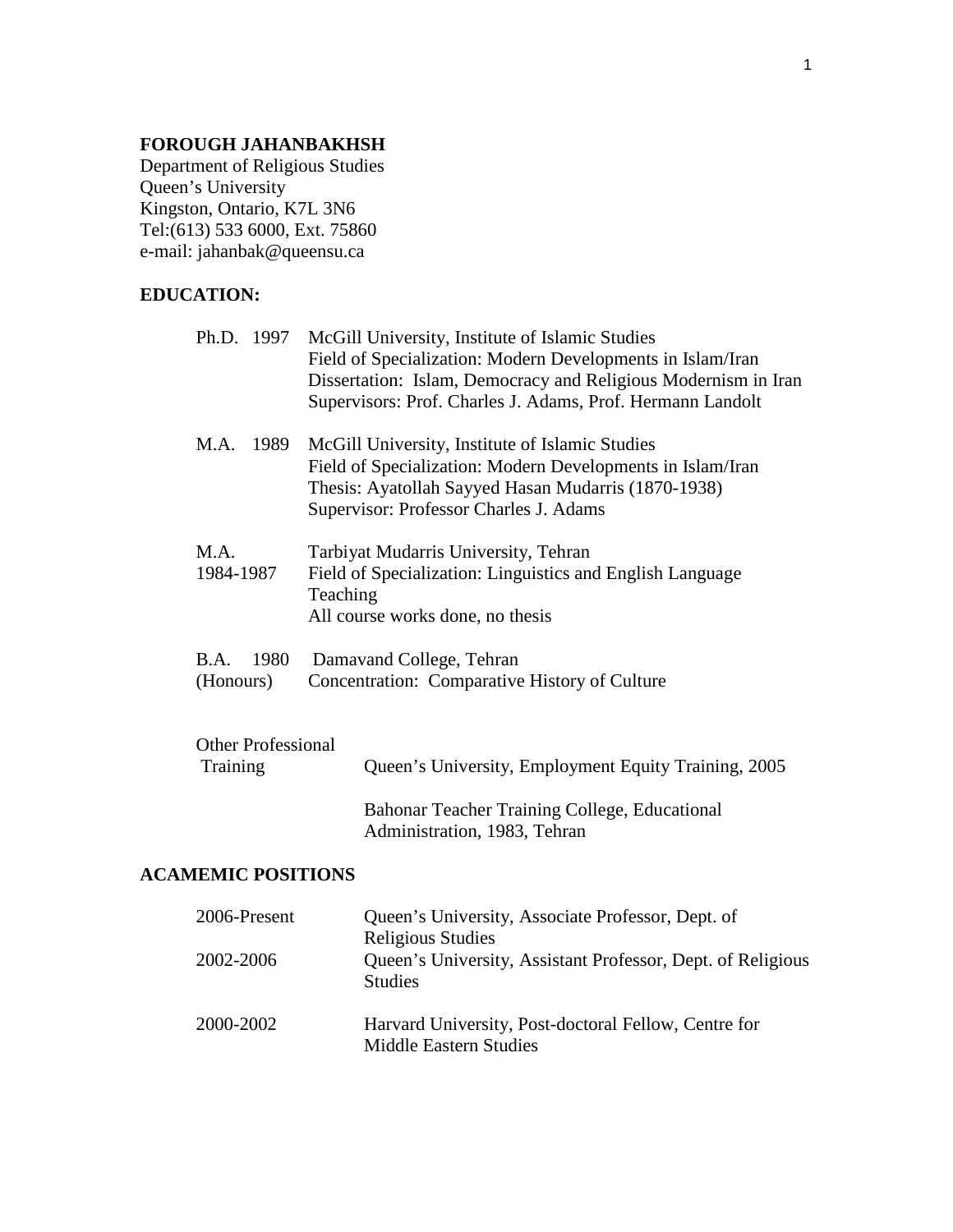| 2000-2002         | Queen's University, SSHRCC Post-doctoral, Rank:<br>Assistant Professor, Dept. of Religious Studies (taught for<br>two semesters) |
|-------------------|----------------------------------------------------------------------------------------------------------------------------------|
| 2002              |                                                                                                                                  |
| (Winter Semester) | University of Virginia (Charlottesville), Visiting Lecturer,<br>Dept. of Religious Studies                                       |
| 1998-2000         | University of Alberta, Full-time Lecturer, Dept. of<br><b>Comparative Literature and Religious Studies</b>                       |
| 1991-1998         | McGill University, Graduate Lecturer, Inst. of Islamic<br><b>Studies</b> (teaching Persian Language Courses)                     |
| 1998              | McGill University, Co-Lecturer, Faculty of Religious<br><b>Studies</b>                                                           |
| 1985-1987         | Research Associate, McGill Inst. of Islamic Studies, Tehran<br><b>Branch</b>                                                     |
| 1986-1987         | Lecturer, Azad University (Tehran)                                                                                               |
| 1986-1987         | Lecturer, Nursing College (Tehran)                                                                                               |
| 1980-1984         | High School Teacher (Tehran)                                                                                                     |

# **PUBLICATIONS**

## **Books:**

| 2009      | (Ed.), The Expansion of Prophetic Experience: Essays on<br>Historicity, Contingency and Plurality in Religion<br>by Abdulkarim Soroush. (Trans.) Nilou Mobasser. Boston &<br>Leiden: Brill, 2008, (400 pp.)    |
|-----------|----------------------------------------------------------------------------------------------------------------------------------------------------------------------------------------------------------------|
| 2001      | Islam, Democracy and Religious Modernism in Iran (1953-2000)<br>From Bazargan to Soroush Leiden and Boston: E.J. Brill, 2001.<br>$(201 \text{ pp.})$                                                           |
| 2006-2007 | Islam, Demokracy va Nawgarai Dini dar Iran: Az Bazargan ta<br>Soroush (Persian translation of the above title by: Jalil Parvin), 2 <sup>nd</sup><br>and 3 <sup>rd</sup> Prints, Tehran: Gaam-e Naw, 2006-2007. |
| 2004      | Islam, Demokracy va Nawgarai Dini dar Iran: Az Bazargan ta<br>Soroush (Persian translation of the above by: Jalil Parvin), Tehran:<br>Gaam-e Naw, 2004, 302pp.                                                 |
| 2004      | Az Bazargan ta Soroush: Islam va Modernism-e Mazhabi dar Iran                                                                                                                                                  |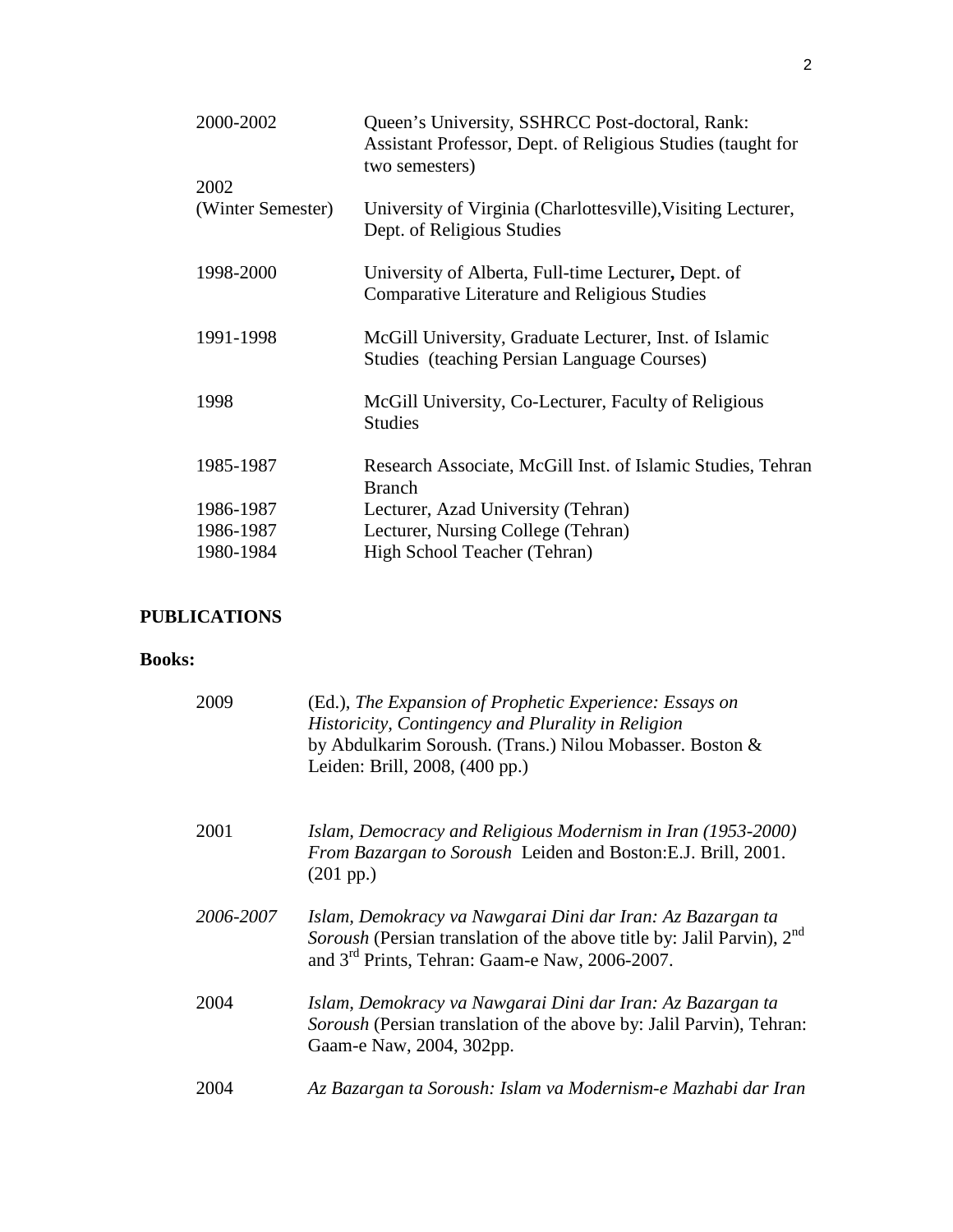(Another Persian translation of the above title by: Saeedeh Soryani), Tehran: Behzad Publications, 2004, 214pp.

# **Book Chapters and Encyclopedia Articles:**

| 2009      | "A Neo-Rationalist Approach to Islam," An introductory chapter<br>in The Expansion of Prophetic Experience: Essays on Historicity,<br>Contingency and Plurality in Religion by Abdulkarim Soroush.<br>Brill, $2008$ , (pp. x-xlvii).                         |
|-----------|--------------------------------------------------------------------------------------------------------------------------------------------------------------------------------------------------------------------------------------------------------------|
|           | Forthcoming "Bazargan, Mahdi" Encyclopaedia of Islam $(3rd$ ed.)                                                                                                                                                                                             |
| 2006      | "Shi`ism," Worldmark Encyclopedia of Religious Practices. Thomas<br>Riggs (ed.), New York: Thomson Gale, 2006, Vol. 1, (pp.<br>380-389).                                                                                                                     |
| 2006      | "Iran," Worldmark Encyclopedia of Religious Practices. Thomas Riggs<br>(ed.), New York: Thomson Gale, 2006, Vol. 2, (pp. 497-505).                                                                                                                           |
| 1998,2000 | "The Pir-Murid Relationship in the Thought of `Ayn al-Qudat<br>Hamadani" in Consciousness and Reality: Studies in Memory of<br>Toshihiko Izutsu. .Edited by S. Jalaludin Ashtiyani and others.<br>Tokyo: Iwanami Shoten, 1998. Reprinted by E.J.Brill, 2000. |

## **Refereed Journal Articles:**

| Forthcoming | "Islam and Democracy: A New Paradigm of Compatibility," The Journal<br>of Philosophy, Culture and Tradition (25 pages article)                                                      |
|-------------|-------------------------------------------------------------------------------------------------------------------------------------------------------------------------------------|
| 2004        | "The Emergence and Development of Religious Intellectualism in Iran,"<br>Historical Reflections, Vol.30, No.3, Fall 2004, (pp.469-490).                                             |
| 2003        | "Religious and Political Discourse in Iran: Moving Toward Post-<br>Fundamentalism" The Brown Journal of World Affairs, Vol. IX, Issue 2,<br>Winter/Spring 2003, (pp.243-254).       |
| 2001        | Abdolkarim Soroush: New "Revival of Religious Sciences," Newsletter of<br>International Institute for the Study of Islam in the Modern World<br>(Leiden), No. 8, Sept. 2001, p. 21. |
| 1991        | "Ayatollah S. Hasan Mudarris' Conflict with Riza Shah," Al-Tawhid Vol.<br>VIII, No. 3, April, 1991, (pp. 142-198).                                                                  |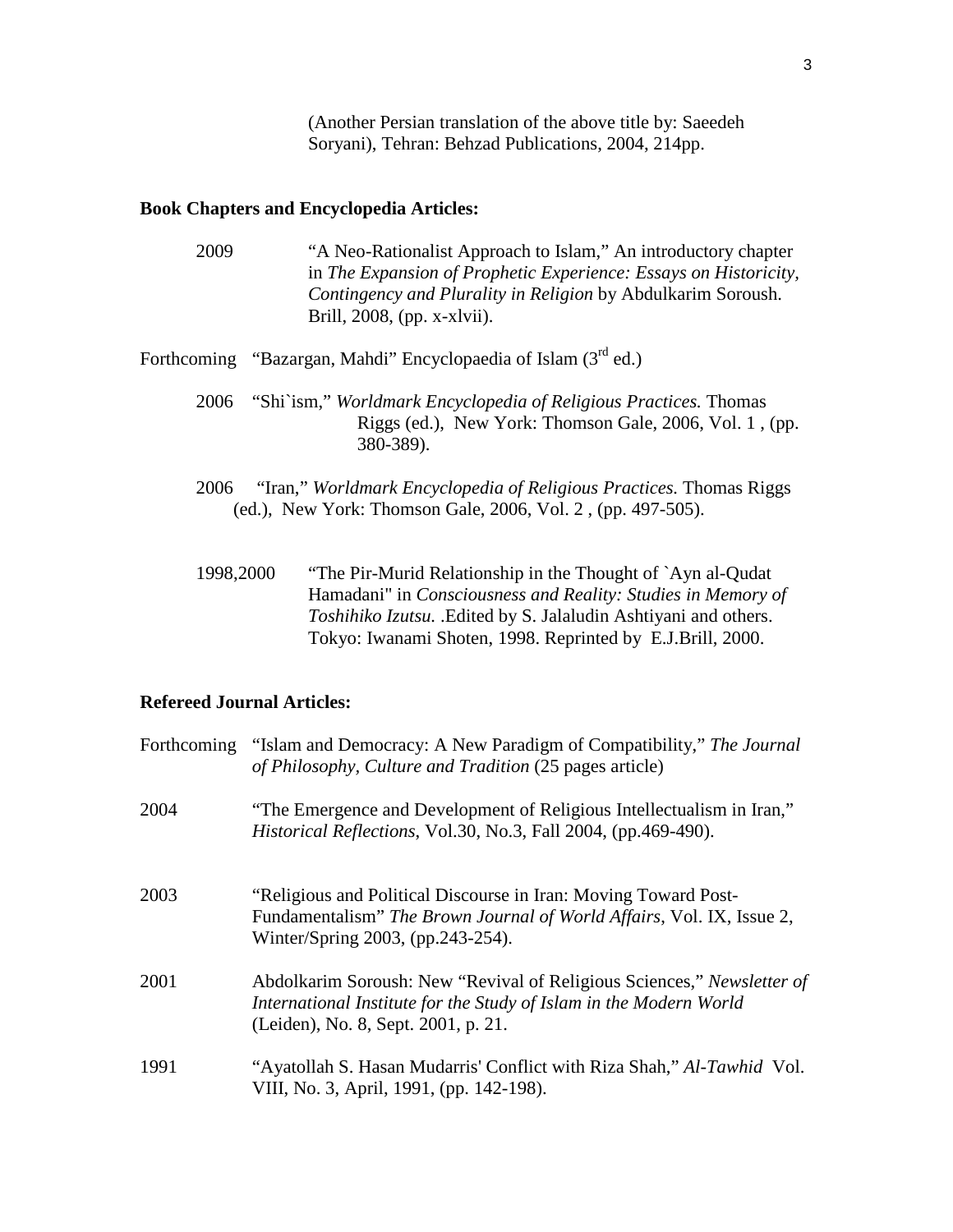### **In Persian**

| 2007 | "Reinvigorating Religion in the Modern Time," Nogteh. Tehran, February<br>$2007$ , (pp. 2-5).                                                               |
|------|-------------------------------------------------------------------------------------------------------------------------------------------------------------|
| 2006 | "Fazlur Rahman: a Moderate Reformist and an Ethical Revivalist,"<br><i>Madreseh, Vol. 2, No. 4, (pp. 81-85).</i>                                            |
| 2004 | "Abdolkarim Soroush va Ihya-e `Ulumi Digar," Naqed (Critique), Vol. 1,<br>No. 2, Spring 2004, pp. (187-195), (Persian Translation by Mahmoud<br>Isma'ilnia) |

### **Book Reviews in Refereed Journals**

| Forthcoming | "Making Islam Democratic: Social Movements and the Post-Islamist<br>Turn," by Asef Bayat. In: Comparative Studies of South Asia, Africa and<br>the Middle East (Duke University Press Journal).                                                                                                                                                                                                                                                                   |
|-------------|-------------------------------------------------------------------------------------------------------------------------------------------------------------------------------------------------------------------------------------------------------------------------------------------------------------------------------------------------------------------------------------------------------------------------------------------------------------------|
| 1995        | Review Article on: The Science of Mystic Lights; Qutb al-D $\clubsuit$ n al-<br>$Sh$ fr $\sim$ z fand the Illuminationist Tradition in Islamic Philosophy (John<br>Walbridge. Cambridge, Massachusetts, Harvard University Press, 1992)<br>Translation from French into Persian, from Bulletin Critique des Anneles<br><i>Islamologiqus</i> , Vol. 11.<br>In: Iranshenasi: A Journal of Iranian Studies (New York), Vol. VI, No.<br>4, Winter, 1995, pp. 873-876. |
| 1993        | Review Article on: <i>Trends and Issues in Contemporary Arab Thought</i><br>(Issa J. Boullata. Albany: SUNY Press, 1990) In: Kiyan (Tehran), Vol.<br>III, No. 12, June, 1993, pp.38-39.                                                                                                                                                                                                                                                                           |

### **Work in Progress:**

- The Theology of Reformed Islam (new research project)
- "Dogmatism, Innovation and Heresy in Islamic Intellectual Tradition"

## **PAPERS AND PRESENTATIONS AT PROFESSIONAL MEETINGS**

- 2007 "Women, Shari`ah and Hermeneutics", Paper presented at the "Symposium on Women in the Islamic World," Teachers Training University, Feb., 2007, Tehran, (Invited)
- 2007 "Religious Fundamentalism*s* and Modernity", Lecture at the Institute for Epistemological Studies, May 2007, Tehran, (Invited)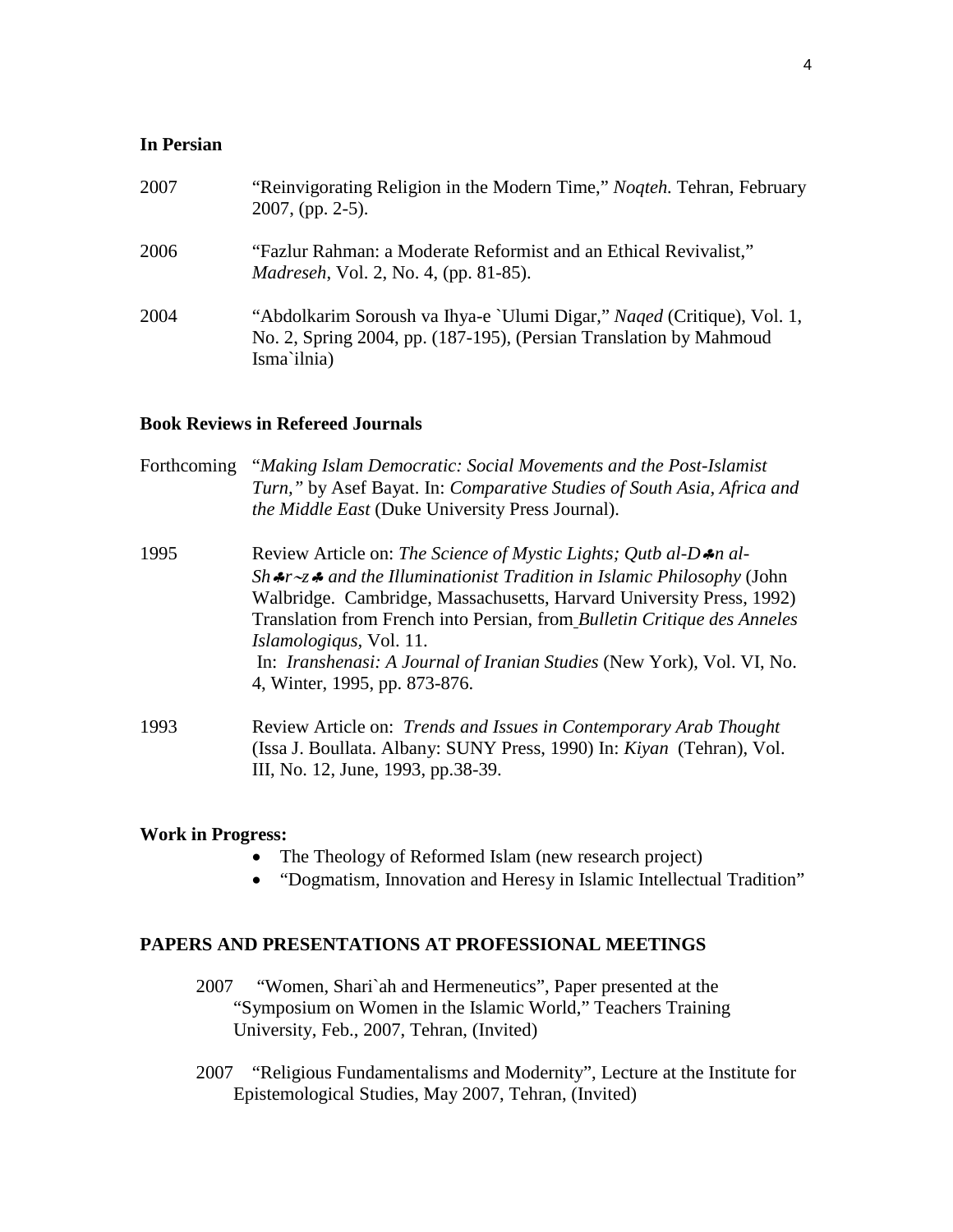- 2007 "Islamic Liberation Theology: A Comparison of Ali Shari`ati/Iran and Sayyid Qutb/Egypt", Paper presented at the International Conference: "Shari`ati: Past, Present, Future," Hosseinieh Irshad Institute, June 2007, Tehran, (Invited)
- 2006 "Neo-Rationalism: a Balanced Point in the Contemporary Islamic Thought", paper presented at the conference on "Intellectualism in Post-Revolutionary Iran," Isfahan University, December 2006, Isfahan, (Invited)
- 2004 "Religious Democratic Government: Theological Foundations and Impediments". Center for the Study of Islam and Democracy (Washington D.C.) and Ferdowsi University (Iran), International Conference on "Religion and Democracy", December, 1-3, 2004, Tehran, (Invited)
- 2004 "Maximalism vs. Minimalism: Religious Discourse in Post-Revolutionary Iran" Princeton University, Institute of International and Transregional Studies, Annual Lecture Series, April 27, 2004, Princeton University, (Invited)
- 2003 "The Role of Religious Intellectualism in the Politics of a Changing Iran". Stanford University, Hoover Institution, International Conference on "The Politics and Governance in a Changing Iran", November 21, 2003, Stanford University (Invited)
- 2003 "Islam and Democracy: A New Paradigm of Compatibility". The Canadian Jaques Maritian Association of Philosophy, The Congress of Humanities and Social Sciences, Halifax, May 31-June 1, 2003 (Invited)
- 2002 "Women Accidentally Different? Women's Rights Drawn on Abdolkarim Soroush's Theories of Religion". The International Conference of the Society of Iranian Studies (SIS) and American Inst. of Iranian Studies, Washington DC, May 24-26, 2002 .
- 2002 "The Expansion of Prophetic Experience: Reflections on Abdolkarim Soroush's Views." International Conference on "Authority in Contemporary Shi`ism". Inst. For the Study of Islam in the Modern Times (ISIM), University of Leiden, Feb. 28 - March 1, 2002. (Invited)
- 2001 "Islamizing Democracy vs. Democratizing Islam". Harvard University, Center for Middle Eastern Studies, April 12, 2001 (Invited)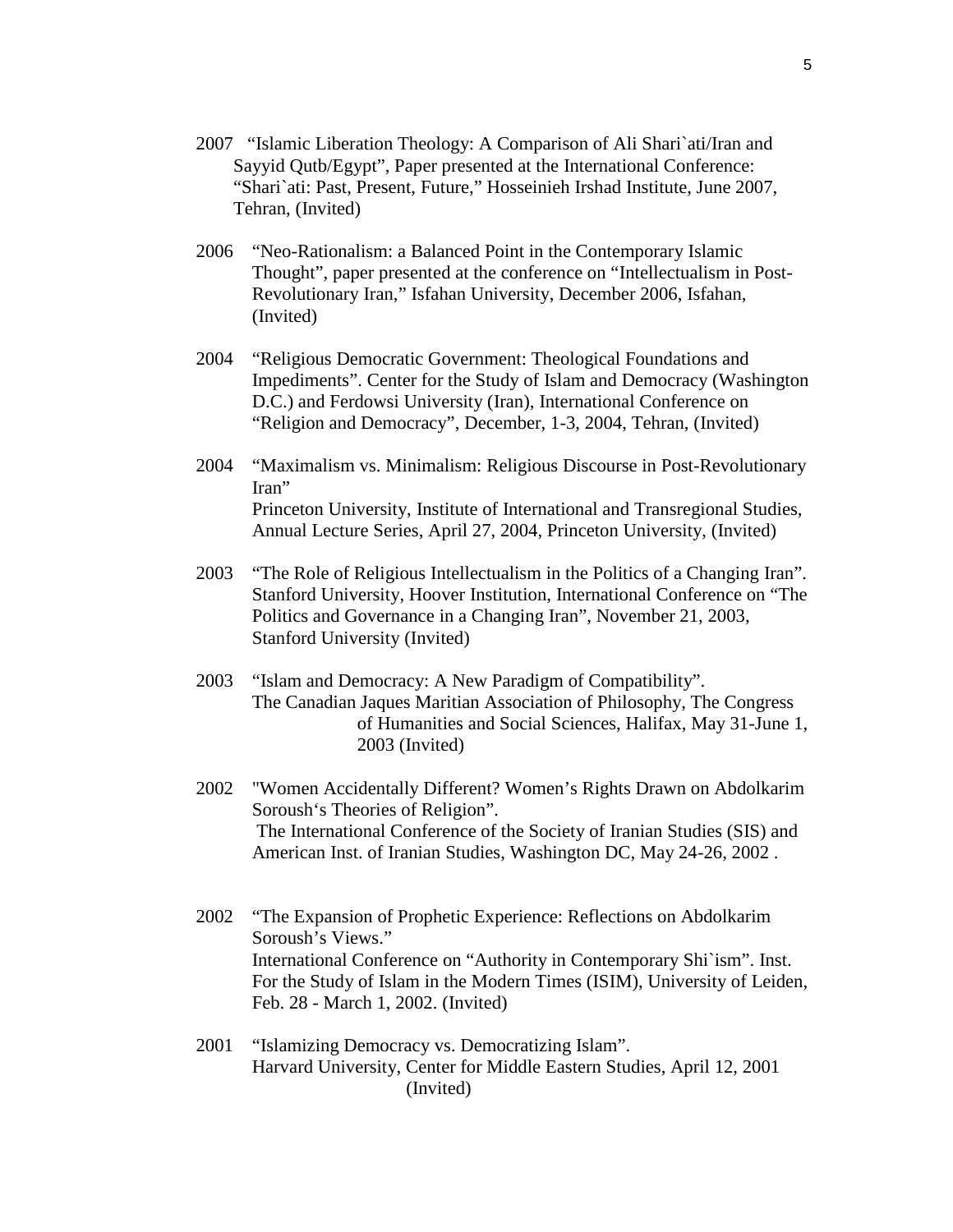- 2001 "Religious Intellectuals: Inviting Secularism or Appropriating Modernity?" The 19<sup>th</sup> Annual International Conference of Center for Iranian Research and Analysis (CIRA), Univ. of Toronto, April 28-29, 2001
- 1999 "New Voices in Contemporary Islamic Thought; Abdolkarim Soroush (Iran) and M. Sa`id al-`Ashmawi (Egypt)". American Academy of Religion (AAR), Boston, November 1999
- 1998 "Religious Intellectualism in Post-Revolutionary Iran: Issues and Challenges". The international Conference of the Society of Iranian Studies (SIS) and American Inst. of Iranian Studies. Washington DC., May 22-24, 1998.
- 1995 "Is Islam Compatible with Democracy?" Middle East Studies Association (MESA), Washington, DC, Dec., 1995.
- 1993 "The Mediator Figure in `Ayn al-Quddat Hamadani's Philosophy". International Conference on "Global and Multicultural Dimension of Ancient and Medieval Philosophy," Binghamton University, New York, Oct. 1993
- 1990 "Ayatullah S. Hasan. Mudarris' Conflict with Riza Shah". 33rd International Conference of Asian and North African Studies (ICANAS), University of Toronto, August, 1990

### **Conference Organizing**:

- 2001 "Peace, Militancy and Islamic Sources: Reflections on September 11" The Conference included: a Keynote Speech, Three other presentations, and a Panel Discussion, Queen's University, Canada, October, 15, 2001
- 1998 "Modern Interpretations of Islam: Essentials and Accidentals of Religion" Three-day lecture series hosted by University of Alberta, November, 1998

#### **Other Presentations, Interviews, etc.**

- 2008 "Women in Islam". St Lawrence College, Kingston, Ontario, March, 2005
- 2005 "Islam and Modernity". Free Queen's, February, 2005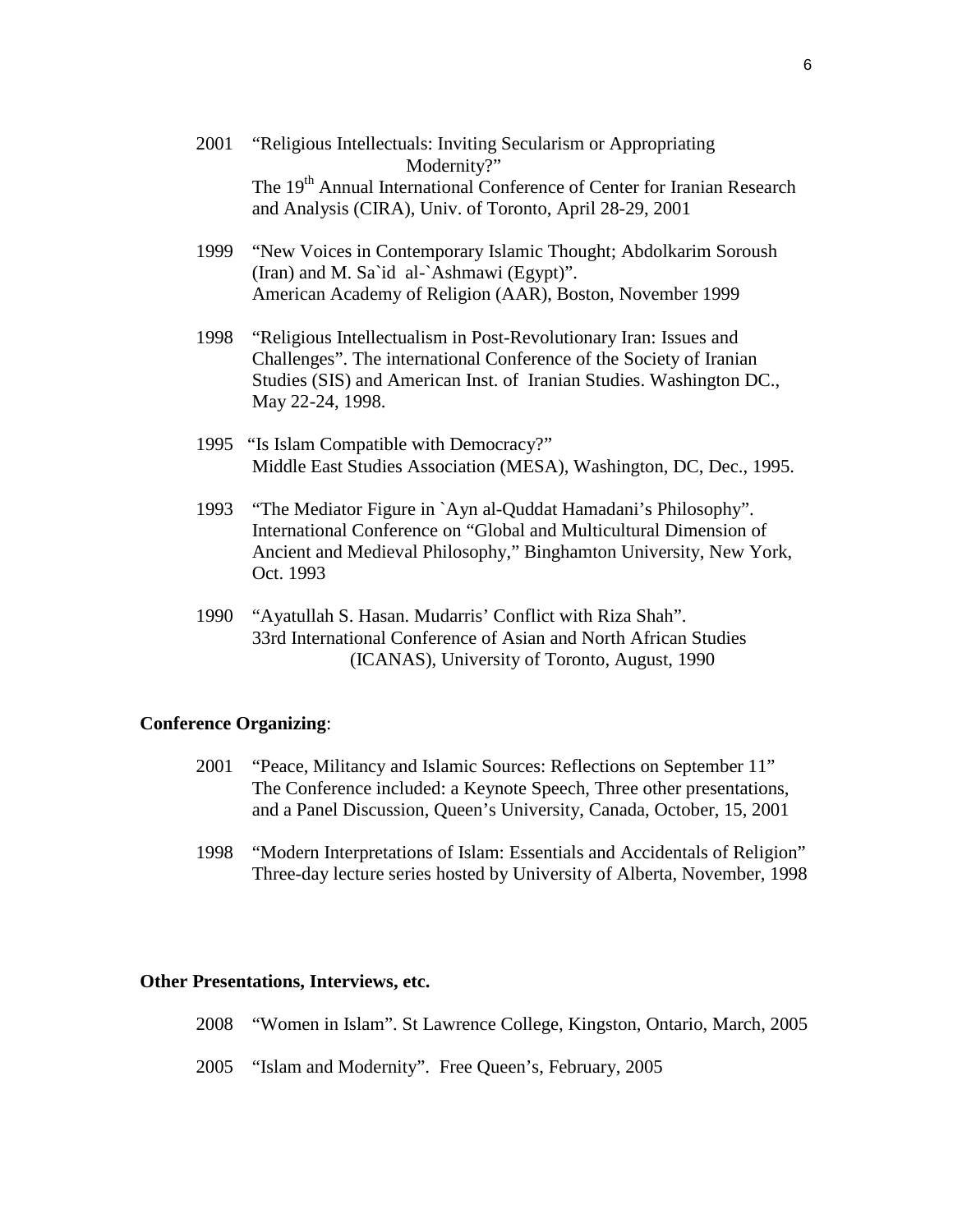- 2003 "Religious Issues in Contemporary Iran". Queen's University, Religion/Theology Colloquium, October, 2003
- 2003-2005 "On Religion and Politics in Iranian Culture", Queen's Iranian Student Association
- 2001 "Historical Roots of Islamic Fundamentalism". Conference: "Peace, Militancy and Islamic Sources: Reflections on September 11", Queen's Univ., Oct., 15, 2001
- 2000 "Survey of Islamic Political Thought". Institute of Islam`ili Education, Calgary, April, 2000
- 2005 Interviewed on: The new Pope and Muslim leaders, *Ottawa Citizen,* April, 9, 2005
- 2004 Quoted on process of democratization in the Middle East. *The Christian Science Monitor*, Dec. 16, 2004
- 2002 Interview, live discussion with two other scholars on: Religion, Theocracy and Democracy, Interfaith Radio, N.Y, Sep. 2002

### **COURSES TAUGHT**

- Religion and Politics in Iran (Jan. 2009) (Graduate, upper undergraduate)
- Religious Fundamentalism*s* (Graduate)
- Religion and Modernity (Graduate)
- Islam and Democracy (Graduate-upper undergraduate)
- Islam in the Modern World (Graduate-upper undergraduate)
- Contemporary Islamic Movements (Graduate-upper undergraduate)
- Islamic Tradition (Undergraduate)
- Modern Political History of Islam (Graduate-upper undergraduate)
- Contemporary Issues in Religion (Undergraduate)
- Women in World Religions (Undergraduate)
- Introduction to Religions of the World (Undergraduate)
- Persian Language and Literature (Graduate-undergraduate)

### **GRADUATE SUPERSVISION AND EXAMINATION**

#### **Supervising**

• 2007-2008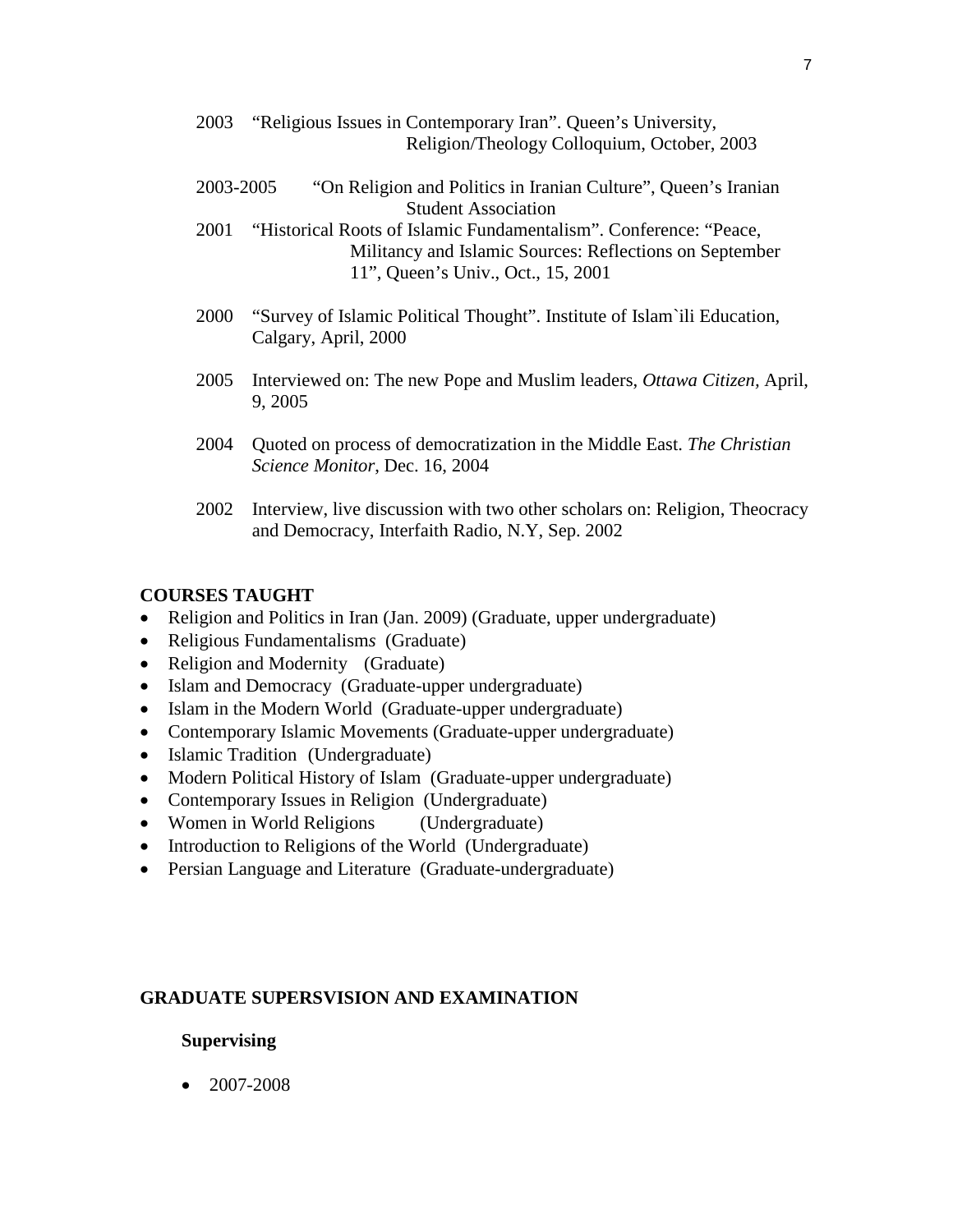"The Canadian Council of Muslim Women and its Efforts at Promoting Civic Participation." Melissa Dawn Croft (MA, Religious Studies), (Completed)

• 2006-2007

"The Five Challenges: Shari`ah Responds to Bioethics." Ahmed Adel Saleh (MA, Religious Studies), (Completed)

 $\bullet$  2003-2004

"Jama`at Islami: Islamic Fundamentalism in Pakistan." Nada Zaydi (MA, Religious Studies),, (Incomplete)

 $\bullet$  2002-2003

"From Kemalism to Secularism and Beyond? The Evolution of Religiopolitical Interaction in Turkey." Bronwen Jones (MA, Religious Studies), (Completed)

### **External Advisor and Committee Member**

• 2005, "Split Affinities? Arab Women between Feminist and Nationalist Discourses." Dana Olwan (Ph.D. dissertation, Department of English)

### **Examining**

- 2005, Second Reader, "Resistance, Complicity, and Transcendence: A Postcolonial Study of Vivekanada's Mission in the West." Catherine Rolfsen (MA, Religious Studies)
- 2002, Second Reader, "Nationalism and Gender: a Feminist Psychoanalytic Study of Hindu Women's Identity in Postcolonial India." Erin K. Gallagher's (MA, Religious Studies)

### **ADMINSTRATIVE ACTIVITES AND OTHER PROFESSIONALCONTRIBUTIONS**

- Member of Senate, Queen's University
- Member of Senate Operational Review Committee
- Member of Religious Studies Graduate Studies Committee
- Member of Religious Studies Curriculum Committee
- Member of Queen's Theological College Research Ethics Board
- Member of Queen's Theological College Space Planning Committee
- Supervising TAs for several courses at Queen's University, University of Virginia, and University. of Alberta
- Graduate Studies Admission Committee (Univ. of Virginia)
- Religious Studies Faculty (Univ. of Alberta)